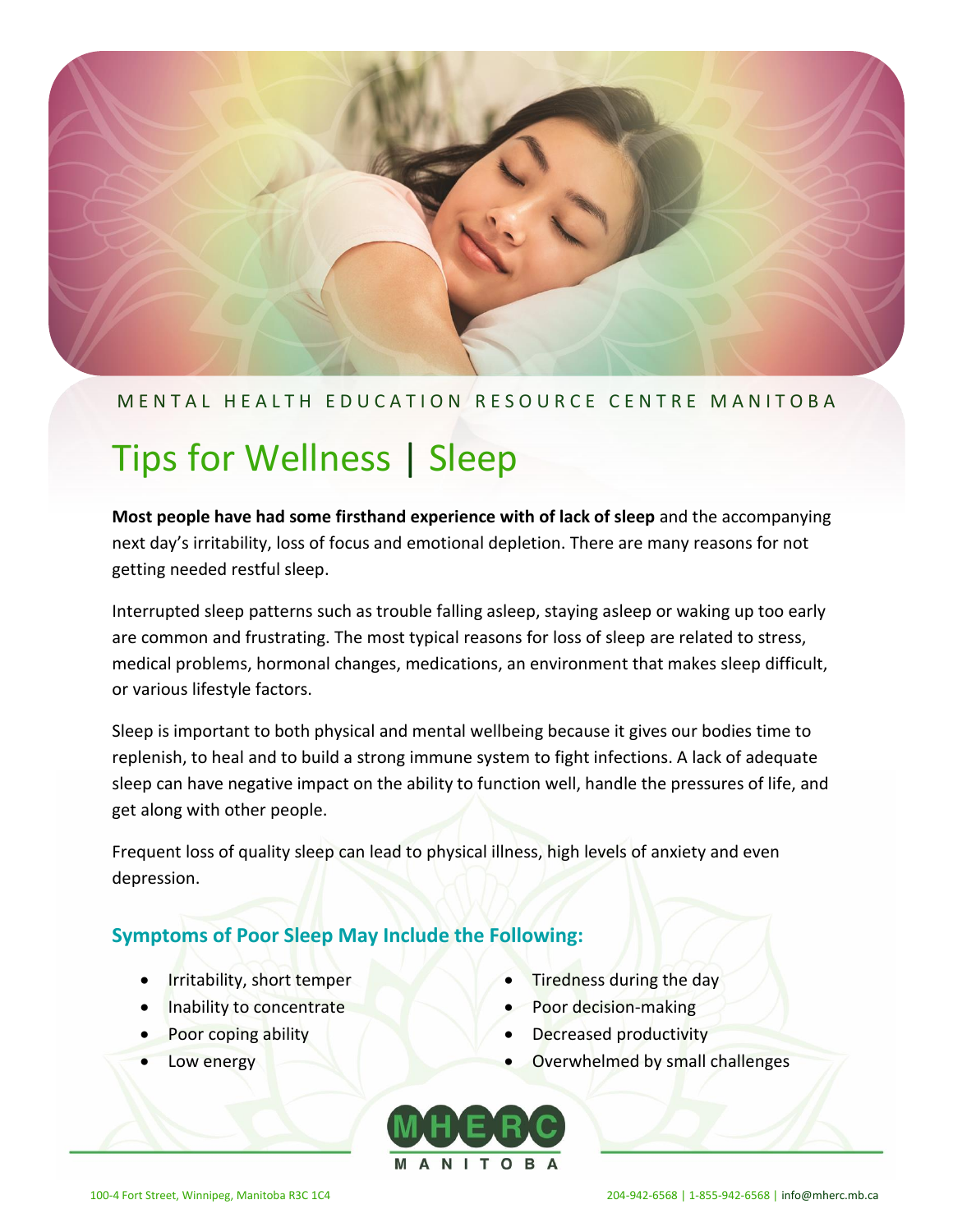# **Here are Some Suggestions for Increasing Your Ability to go to Sleep and Get a Full Night's Rest:**

- maintaining a regular sleep-wake schedule
- avoiding caffeine, alcohol, nicotine, and other chemicals that interfere with sleep
- making your bedroom a comfortable sleep environment
- establishing a calming pre-sleep routine
- going to sleep when you're truly tired
- not watching the clock at night
- using light to your advantage by exposing yourself to light during the day and limiting light exposure in the evening
- not napping too close to your regular bedtime
- eating and drinking enough but not too much or too soon before bedtime
- exercising regularly but not too soon before bedtime

# **Sleep and Relaxation:**

If we find we are unable to relax enough to get to sleep we may need to explore underlying concerns such as our tendency to worry, over think problems, or the degree to which we carry tension and stress in our bodies. If we go to bed with many thoughts still circling through our minds, it will be difficult for our bodies to fall into a restful state. Learning some relaxation skills, which help to unwind mentally and physically, will also assist in getting to sleep and in staying asleep. The gentle breathing instructions below and the progressive body relaxation are effective for both.

# **Gentle Breathing:**

- In a quiet place, sit or lie down in a comfortable position. It may help to close your eyes.
- Breathe slowly in and out for about five minutes. As you inhale, breathe down into your belly. Focus on your breath.
- If you'd like, repeat to yourself, "Breathing in I am calm, breathing out I am coping."